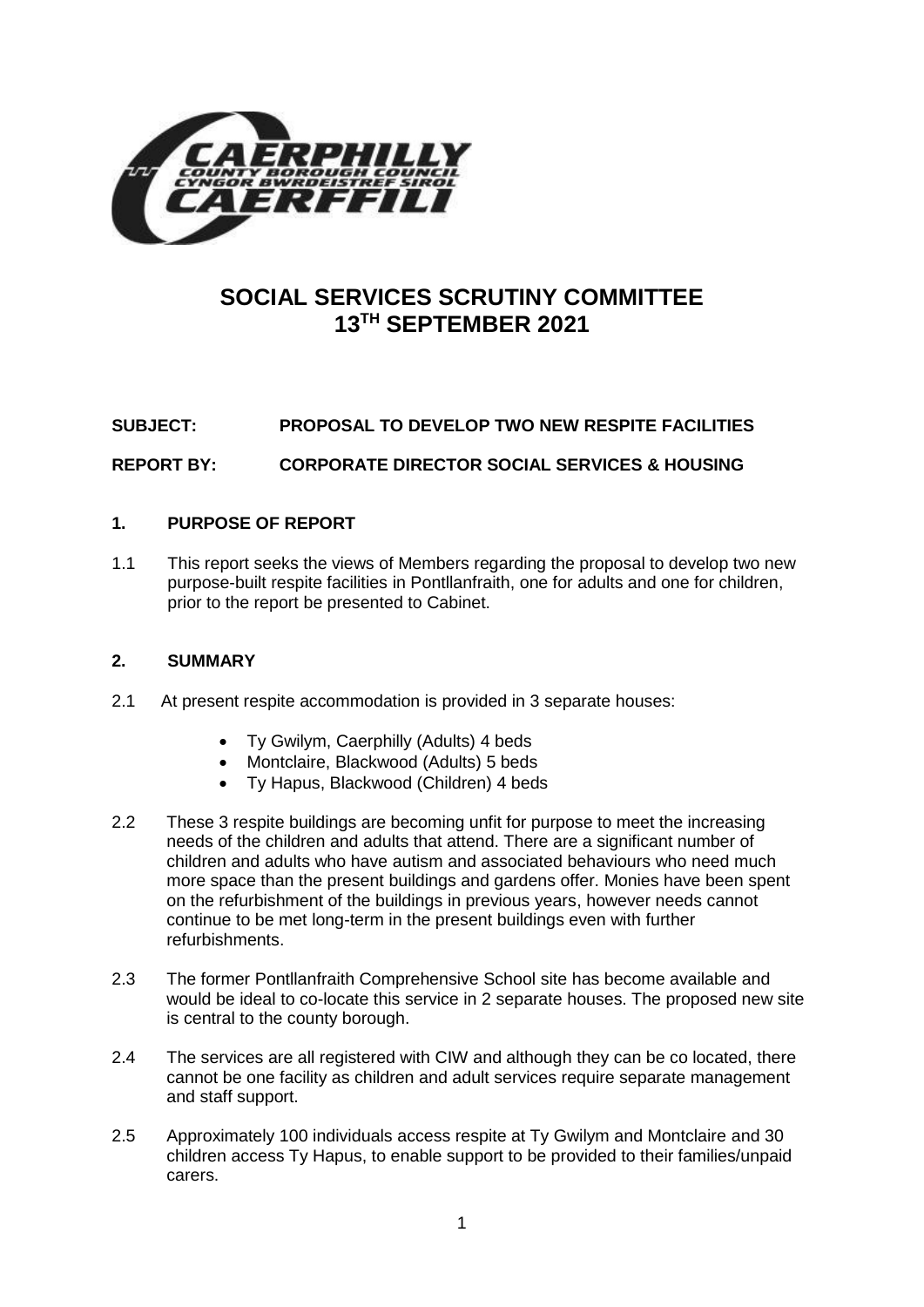2.6 Cabinet has made the decision previously to allocate £4.3million of funding for the development. However, due to an element of this funding being subsequently redirected to the Trinity Fields expansion, increases in construction costs since the original decision, and the cost of equipping the new facilities, a further £1million of Social Services reserves will need to be earmarked for the proposed Respite facilities development.

#### **3. RECOMMENDATIONS**

- 3.1 Members of the Scrutiny Committee are asked to: -
- 3.1.1 Consider and comment upon the proposal to develop two new respite facilities, one for adult and one for children co-located in Pontllanfraith.
- 3.2.1 Endorse a recommendation to Cabinet that a further £1,001,436 be allocated to the project from Social Services reserves.

## **4. REASONS FOR THE RECOMMENDATIONS**

- 4.1 Provision of short stays/overnight respite is an essential service to support families and unpaid carers to continue with their caring role.
- 4.2 The current respite facilities are no longer suitable to meet the needs of individuals and cannot be adapted any further.

#### **5. THE REPORT**

- 5.1 Caerphilly CBC has successfully provided residential respite for adults since 1996 and prior to this the service was provided by Mid Glamorgan and Gwent County Councils.
- 5.2 Respite for Children was provided by Action for Children until 2016, at which point the service was brought in-house and managed by Children's Services, at that time it provided weekend respite only. In 2018 Ty Hapus transferred to Adult Services and subsequently service was increased to 6 nights a week. Additional Welsh Government grant funding is being sought in 2021/22 to increase service to 7 nights per week at Ty Hapus.
- 5.3 Feedback from families is very positive, the service is used very well with occupancy rates in Adult Services being 92%. It supports families to continue to live together within the community.
- 5.4 However, despite refurbishments through the years the buildings are becoming increasingly unfit for purpose and the Covid-19 pandemic has demonstrated this further. The buildings not being Covid-19 compliant necessitated the reduction of individuals who can be supported at any one time safely.
- 5.5 The previous Pontllanfraith Comprehensive School site has become available and would be ideal to co-locate this service in 2 houses whilst still independent of each other. The proximity of the 2 houses will also support transition from children to adult services.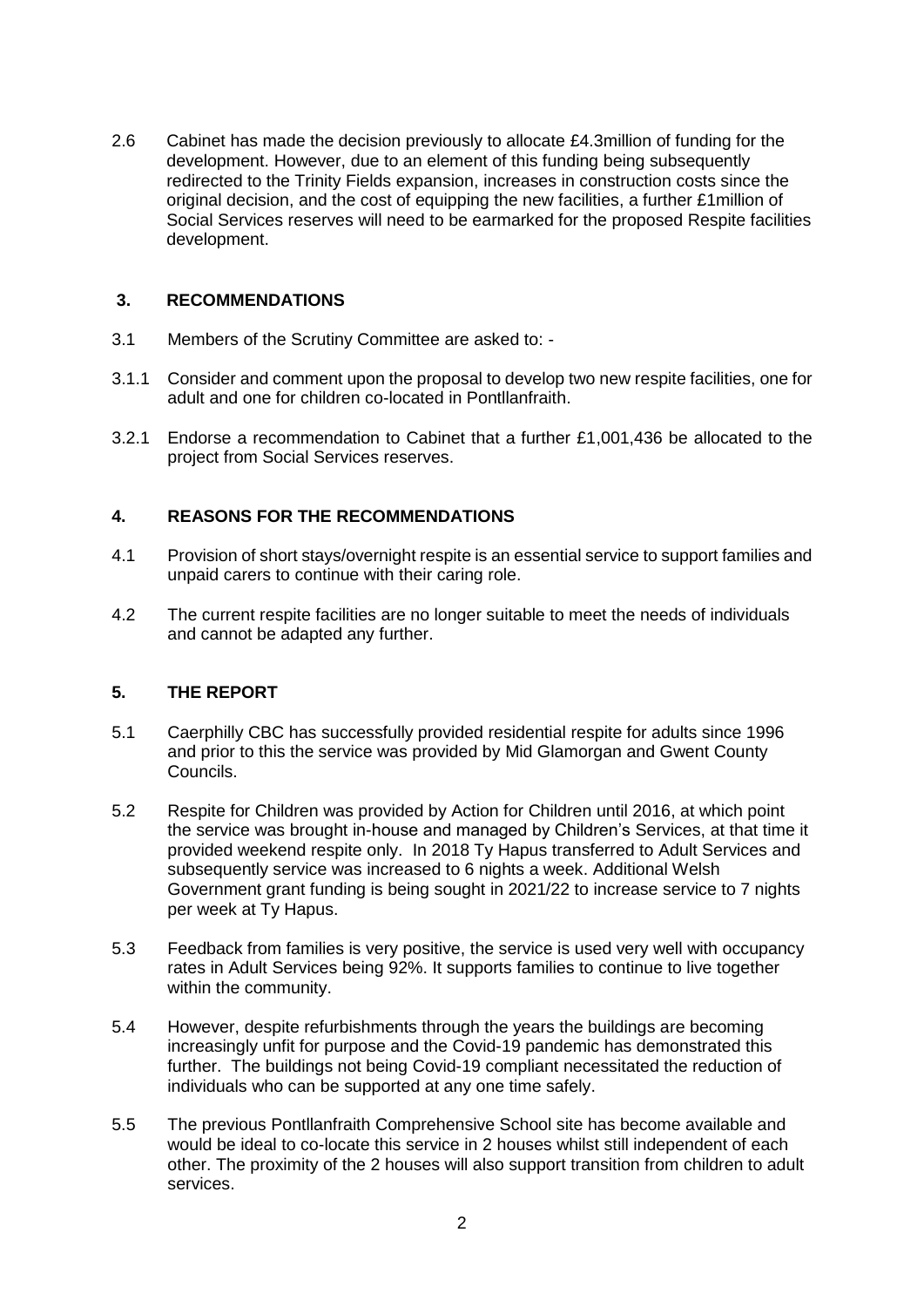- 5.6 The new adult facility would have 9 beds which corresponds to the current provision, hence no loss of capacity. However, the design would enable more segregation of areas should it be required.
- 5.7 The new children's property would increase bed capacity from 4 to beds 6 to meet the increased demand that is being experienced and is predicted to be required longer-term.
- 5.8 The properties would benefit from a specific increase in designated outdoor space which is essential moving forward to meet the needs of individuals with autism .There will be designated safe play areas for children and garden areas to be enjoyed by all.
- 5.9 Ongoing discussions are taking place with Building Consultancy and drawings have been produced for the external requirements. Discussions are ongoing regarding specifications for internal layouts learning lessons from the pandemic.
- 5.10 A letter was sent to Individuals and their families who use this service in February 2021 informing them of this proposal, as it is part of the Council's place shaping strategy. Overall, this news was received positively with several families contacting the managers stating this was good news.
- 5.11 Staff meetings were also arranged in February 2021 and the proposal was received positively by all staff who will transfer to the new buildings.
- 5.12 In respect of the existing properties it is proposed that Montclaire is returned to council housing stock, creating two family homes. In respect of Ty Gwilym usage will be reviewed closer to the time as it may be suitable for emergency extended stay accommodation for children with disabilities. Ty Hapus will be sold which will generate a capital receipt.

#### 5.13 **Conclusion**

The development of two purpose-built respite facilities in the centre of the borough is a key element of the Council's place shaping agenda. This provision will provide essential respite services to support parents/families and unpaid carers and meet the increasing needs of individuals.

#### 6. **ASSUMPTIONS**

6.1 There are no assumptions made in this report.

#### **7. SUMMARY OF INTEGRATED IMPACT ASSESSMENT**

7.1 The completion of the IIA has not identified any negative impacts. Please see full assessment in the link as follows – **[Integrated Impact Assessment](https://www.caerphilly.gov.uk/CaerphillyDocs/IIA/IIA_Respite_Care_August2021)**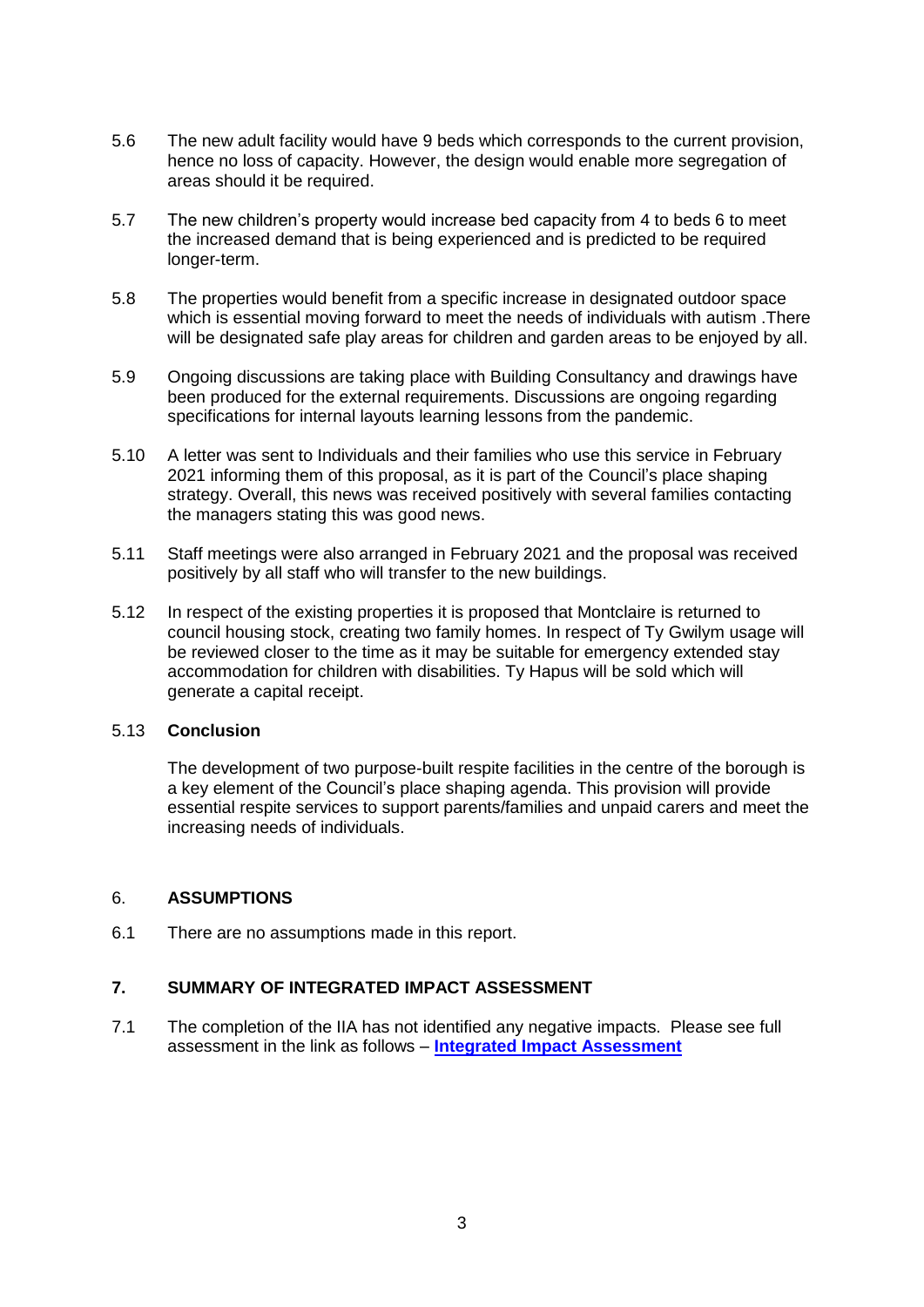## **8. FINANCIAL IMPLICATIONS**

| <b>Current estimated cost of project</b>              |             | £4,635,000 |
|-------------------------------------------------------|-------------|------------|
|                                                       |             |            |
| Funding originally earmarked for Children's<br>Centre | £3,100,000  |            |
| Less expenditure incurred on Children's Centre        | $-£31,436$  |            |
| Less contribution required for Trinity Fields         | $-£647,000$ |            |
| Add additional funding approved for Respite<br>Centre | £1,212,000  |            |
| <b>Total funding currently available</b>              |             | £3,633,564 |
|                                                       |             |            |
| <b>Current funding shortfall</b>                      |             | £1,001,436 |

8.1 The latest financial position is summarised below: -

- 8.2 As of 30<sup>th</sup> July 2021, the Social Services unallocated service reserve balance stood at just under £2.1million. Therefore, the current funding shortfall for the development can be met by earmarking £1,001,436 of unallocated service reserves.
- 8.3 The combined revenue budgets of the 3 existing facilities amounting to £1,110,300 would transfer to the 2 proposed facilities:-

| <b>Table: Combined Revenue Budgets</b> |              |            |                               |              |  |
|----------------------------------------|--------------|------------|-------------------------------|--------------|--|
|                                        | Ty<br>Gwilym | Montclaire | <b>Ty Hapus</b><br>(6 nights) | <b>Total</b> |  |
|                                        |              |            |                               |              |  |
| <b>Staff Costs</b>                     | £337,490     | £339,118   | £356,978                      | £1,033,586   |  |
| <b>Premises Costs</b>                  | £11,506      | £8,979     | £14,234                       | £34,719      |  |
| Food                                   | £6,155       | £9,164     | £10,872                       | £26,191      |  |
| <b>Travelling Expenses</b>             | £101         | £703       | £486                          | £1,290       |  |
| <b>Other Costs</b>                     | £1,551       | £8,728     | £4,235                        | £14,514      |  |
| Total                                  | £356,803     | £366,692   | £386,805                      | £1,110,300   |  |
|                                        |              |            |                               |              |  |

#### **9. PERSONNEL IMPLICATIONS**

9.1 There are no HR implications associated with this report as staff will transfer to the proposed new facilities.

#### **10. CONSULTATIONS**

10.1 All comments have been included in this report